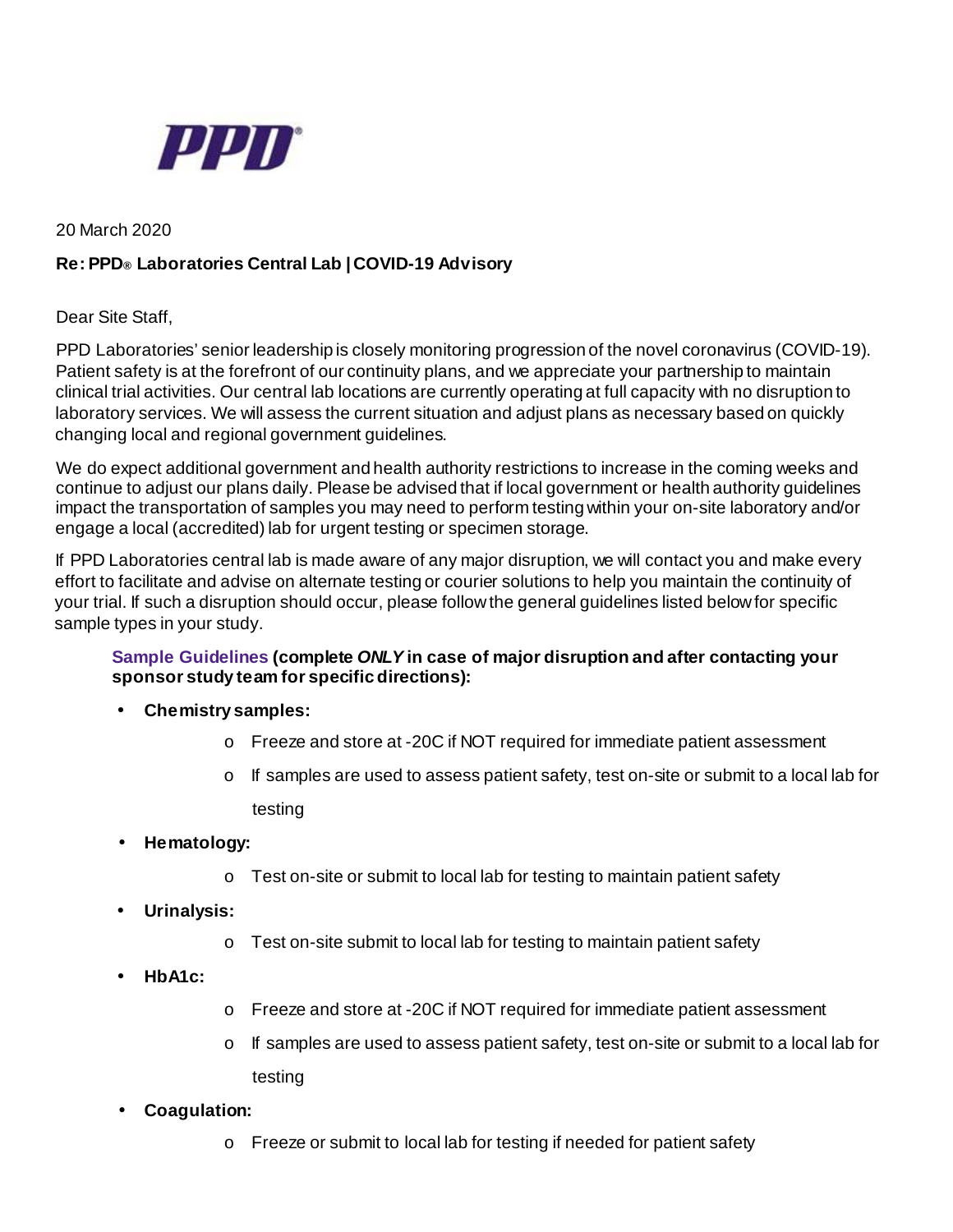- **All samples that would normally require frozen shipment:**
	- o Freeze and store at -20C
	- o If samples are used to assess patient safety, test on-site or submit to a local lab for testing
- Flow, PBMC, histology (fresh tissue) and microbiology samples that cannot be stabilized or stored prior to processing or testing, contact trial sponsor study team for guidance
- DNA or RNA should be stored at -70C if available, -20C if -70C is not available

• Anatomic pathology, if samples are fixed (in paraffin blocks or sections from paraffin blocks) store for future shipment or, under guidance from the trial sponsor, submit for testing to an accredited laboratory local to your site

## **Please use the Preclarus® investigator site portal to view continuous updates and log all sample collections to assist in sample chain of custody tracking.**

**If you have not activated your Preclarus investigator site portal account, please contact yourlocal global sites services at the number or email below.**

**PPD Laboratories - United States**

**2 Tesseneer Drive Highland Heights KY 41076-9167 United States +1 800 323 2996/+1 859 781 8877 Option 1 Help Desk/Option 2 Supplies +1 859 781 9310 [siteservices.us@ppdi.com](mailto:siteservices.us@ppdi.com)**

**PPD Laboratories - Belgium Cluster Park Kleine Kloosterstraat 19 B-1932 Zaventem Belgium +32 2 725 2127 ext. 4300 Option 1 Help Desk/Option 2 Supplies +32 2 725 2102 [siteservices.eu@ppdi.com](mailto:siteservices.eu@ppdi.com)**

**PPD Laboratories - Singapore 61 Science Park Road #02-12-14 Galen Singapore Science Park II Singapore 117525 +65 65946210 Option 1 Help Desk/Option 2 Supplies +65 65946201 [siteservices.sg@ppdi.com](mailto:siteservices.sg@ppdi.com)**

**PPD Laboratories - China 188 Pingfu Road Building 4 Level 2 Xuhui District Shanghai 200233 China +65 6594 6200 +65 6722 8394 [siteservices.sg@ppdi.com](mailto:siteservices.sg@ppdi.com)**